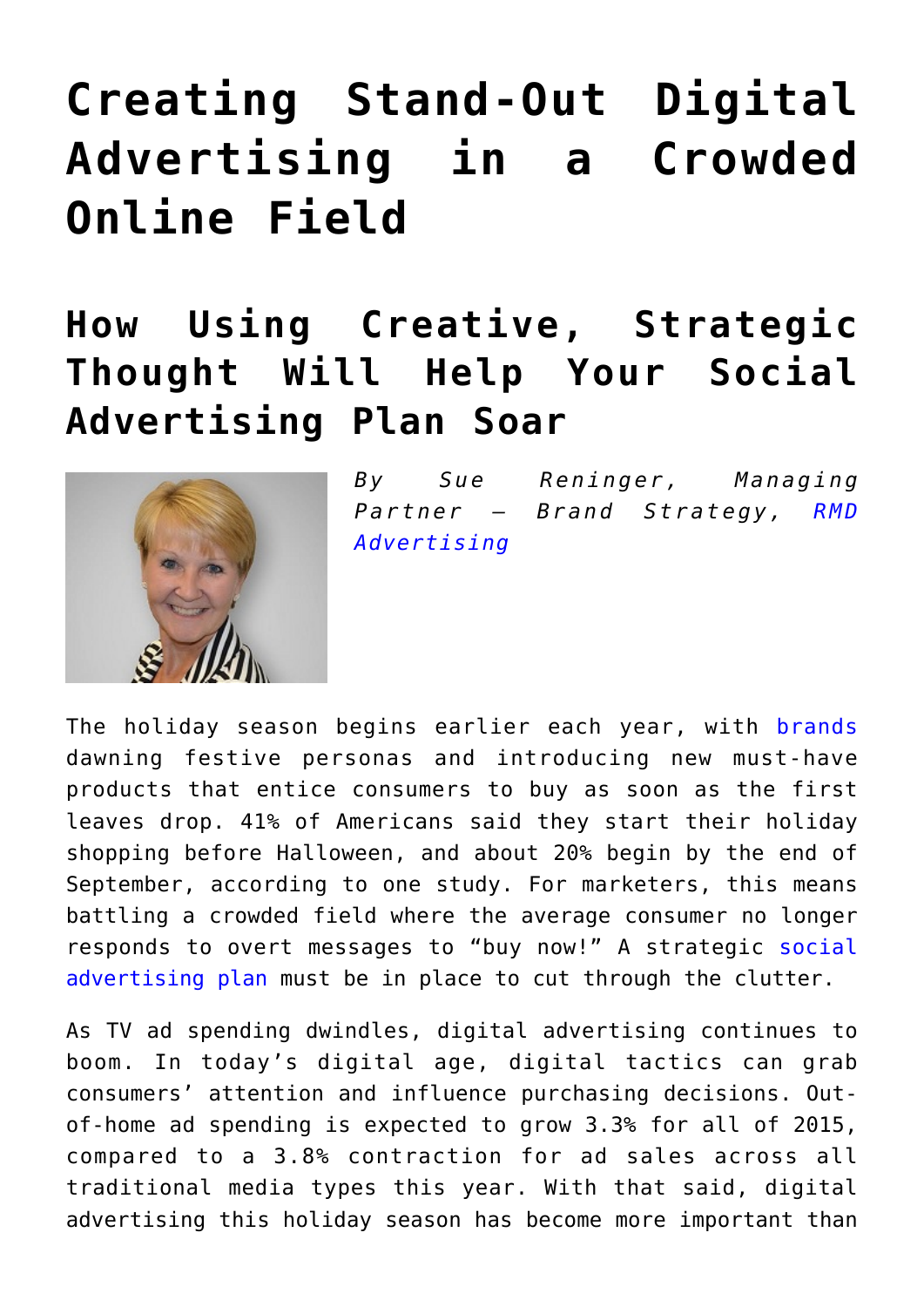ever. Even more important is the way in which companies take advantage of it. Follow a few of these do's and don'ts of digital marketing to boost your holiday sales this season.

**Do use custom-made links.** Creating a custom link for your holiday campaign is an effective way to track that link on your website or a third-party website. Clicks to your custom link will be seen as activity on a prospect's profile. The more information you have on a prospect, the more tailored and meaningful your conversations can be, which allows you to be a marketer rather than a technician. Use the data that your custom links provide to optimize your message and distribution so that you reach the consumer best suited to your brand.

**Don't speak at your consumer.** Speak to your consumer. Develop a meaningful conversation and seize the attention of new leads with storytelling. To portray your product or service as a must-have this holiday season, your targeted consumer needs to know that their values align with your brand's values and that you will be solving a point of pain for them. Start a conversation!

**Do track your progress throughout your holiday campaign.** When you benchmark your social and web statistics at the beginning of your holiday campaign, remember to check back in frequently. This will allow you to evaluate your success as well as identify areas where you can be more successful. Track and measure daily, even hourly. With programmatic advertising technology, it is now more feasible than ever.

Consider shifting your strategy if you feel there are parts of your campaign that need to be strengthened, whether through a reallocation of your funds or through more specific targeting of your audience. It is crucial to understand your audience, including your brand's buyer persona, how frequently they are online and which social platforms they prefer to use.

*About the Author: Since starting RMD in 1992, Sue has been*